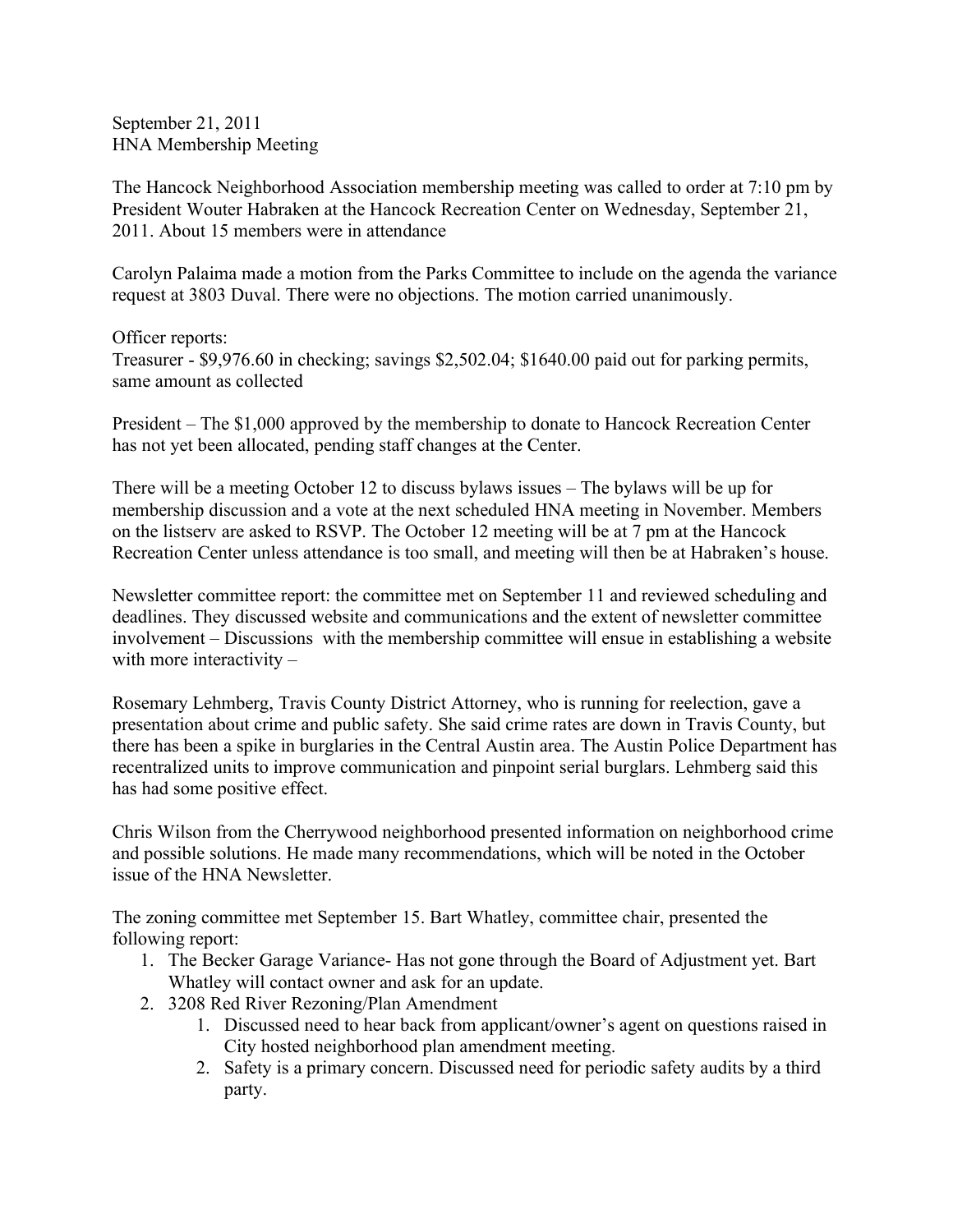- 3. Discussed that a bond could be requested from the owner for any private restrictive covenant between the owner and HNA.
- 4. Owner expects 3-6 tenants. Perhaps even just 1. Tenants will be upstart companies with solid financial backing.
- 5. Important to hear what adjacent neighbors think. Few adjacent neighbors have attended meetings on this item.
- 6. Propose November vote by the neighborhood on this item.
- 3. Perry Estate
	- 1. Discussed permits and work that may have been undertaken without a permit. Discussed confusion on demolition. It appears that currently all permits are in order.
	- 2. Process for a proposed special committee on zoning cases that have 6 or more immediately adjacent neighbors, as discussed at a previous HNA meeting-Discussed following city form, where 3 members within 200' (city petition distance) or 500' (city notification distance) would join members of the zoning committee to form a special committee in certain instances.
	- 3. MOTION passed- To report back to the general membership with a recommendation to establish a special committee consisting of the zoning committee and up to three neighbors with property within 500 feet of the Perry Estate who are regular members and excluding members who have a conflict of interest.
- 4. 714 Harris Ave Demolition Permit
	- 1. Neighbors have been discussing not opposing demolition of fire damaged structure if agreements can be made with the owner. WH to inquire with an adjacent neighbor for an update.
- 5. 3803 Duval- Discussed supporting Park Committee recommendation to membership

No one from the Membership Committee was present, but a report was submitted to Habraken and presented to the membership announcing National Night Out activities October 4. Neighbors are urged to gather and discuss crime prevention in their respective neighborhoods.

Carolyn Palaima, Parks Committee chair, made a motion to support the variance request at 3803 Duval adjacent to Huffstickler Green which would allow an adjustment in the impervious cover requirement so the property owners can adapt to a reduced parking area. Formerly, tenants at the property were using the city property now designated Huffstickler Green. The motion was seconded by Mike Hirsch and approved by acclamation

Habraken read a motion by Hal Morris who was not present, to make the Historic Preservation Committee a standing committee. The motion was seconded and approved.

Mark Burch pulled the agenda item on a vote to amend the bylaws, saying a delay was acceptable to him.

A discussion ensued about the procedure for removing agenda items and the lack of opportunity to discuss bylaws amendments. Habraken said a bylaws discussion meeting will be held October 12 at the rec center at 7 pm. He said the meeting is for discussion only. Changes need to be voted